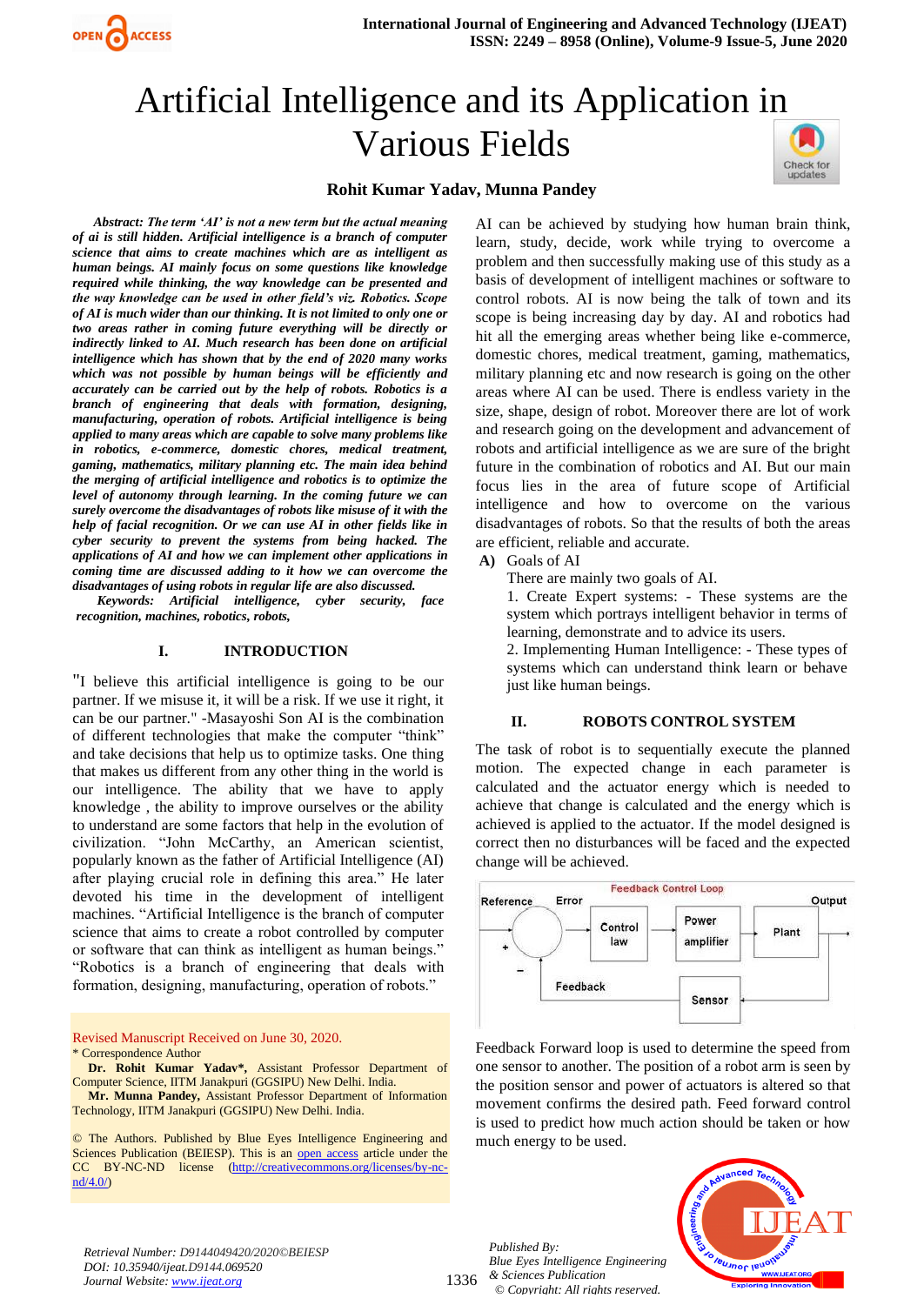# **III. HOW ROBOTS MAKE DECISION?**

Robots make decision using Boolean algebra where they need to take more than one conditions in to their minds which can be combined using logical operators and they make decisions based upon the result of the conditions.

The resulting values are known as the truth values. These truth values tell robots whether the condition is true or false.

# **A) BRANCHING:-**

The idea of breaking the condition into truth values, robots make their task complete based upon the result. The idea of performing task based upon the result is known as branching.

Example:-

For instance, a robot that has an Ultrasonic sensor attached to it. If we want robot to drive a car without hitting anybody and to follow traffic rules then we can give robots certain rules like:-

Task main ()

# {

While (condition) {

If (condition)

```
{// commands}
```
Else

```
{// commands}
```
}

```
}
```
# **B) Can we create ethical robots?**

As robots are becoming more developed and advanced then their ethical decision making capability will become more innovatory.

There are two main approaches to create ethical robots:-

1. The first is to write an ethical law and create a robot that strictly follows the code. But the difficulty is to decide an appropriate ethical law.

2. The second approach is to create a learning robot and to teach the robot how to respond to a particular situation. This is much similar to how humans learn things or values but the query over here is that are humans itself the best morality teachers?

# **C) Locomotion and Manipulation**

Robots are systems that can sense, actuate, compute, and communicate just like human beings.

**Locomotion: -** It is defined as the ability to move the robot. Locomotion includes very different concepts of motions like crawling, swimming, flying, walking, sliding etc.

**Manipulation: -** It means ability to move object with respect of robot.

## **D) Can robots be a substitute of humans?**

Many reports claimed that major part of human force will be replaced machines in coming years. With many research being conducted on artificial intelligence has shown that

*Retrieval Number: D9144049420/2020©BEIESP DOI: 10.35940/ijeat.D9144.069520 Journal Website[: www.ijeat.org](http://www.ijeat.org/)*

there will be major job crisis because multiple jobs at a time can be efficiently and accurately be carried out by the utilization of a single machine.

But the question arises is it really possible for machine to completely replace human era?

We all completely agree that human can be replaced by machines but the fact is that it is impossible for a machine to completely replace humans. As long as AI is not evolved to a point of developed machines which can interact, learn, think, respond, solve just like human beings it's not possible for intelligent machines to completely replace the human resource. We all can surely say that in the coming years robots cannot replace human beings but the thing we can see is that the workforce will be a combination of human beings and robots so that all the records and workload can be managed efficiently and precisely. We are moving towards future where we can see human and robots working together more closely than ever expected.

# **IV. ARTIFICIAL INTELLIGENCE AND ROBOTICS ARE NOT SAME**

The first thing that should be clear is that artificial intelligence and robotics are not the same.

Robots are hardware whereas artificial intelligence is software. For robotics we need to study mechanical engineering and for artificial intelligence we need to study computer science. There is a combination of robotics and AI in the form of learning robots. Robots should be as intelligent as possible to be effective, so they need AI. But AI is practiced on ordinary computers more often than on robots.



## **V. APPLICATIONS OF ARTIFICIAL INTELLIGENCE**

The most appreciating and well known applications of AI like Netflix, spottily and siri and many other are present today but through this much more vast applications of AI in different fields like of robotics, medical, social and technology will be discussed.

1337 *Published By: Blue Eyes Intelligence Engineering & Sciences Publication © Copyright: All rights reserved.*

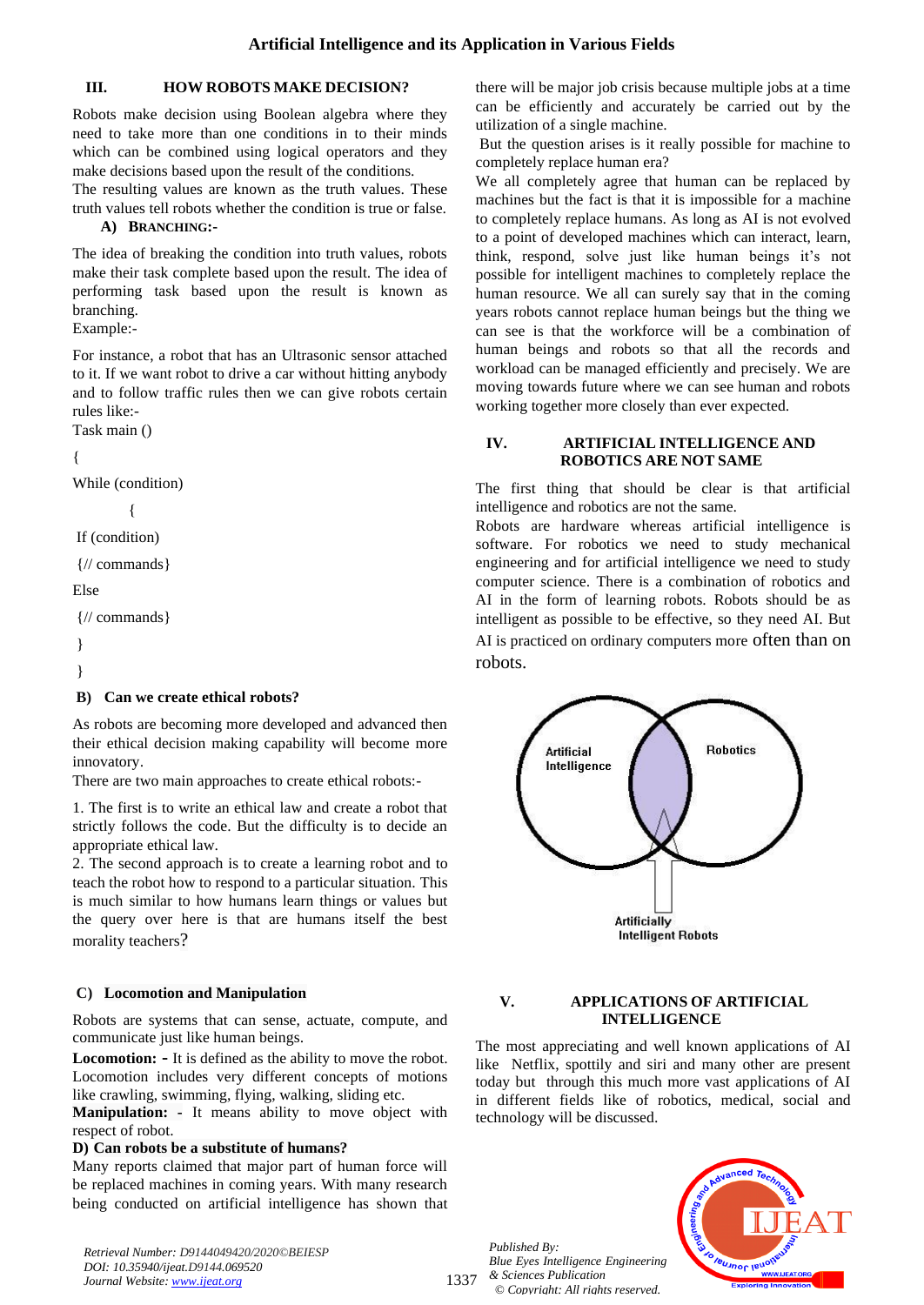

#### **1. Robotics**:

Once a mechanical robot is built, it cannot work by itself but also needs a way to think, act and work upon feelings just like humans being have and that is what AI provides to the field of robotics.

I-robots are not only confined with their work in industries, medicals and in the field of exploration but also have contributed its growth in the entertainment field as well. Ex: the movie named wall -e and robot etc.

### **2**. **Medical domain**:

**a) Assistive communication**: AI researches are constantly working not only for the living mass but also for the mass who is not able to speak, hear or even see and this assistive communication can be achieved using AI which will help them (the people suffering from any severe disease) to think of any alphabet or any word which then can be seen on a computer screen using the body sensors. This can be achieved using some electrodes connected to the brain which can sense what the patient is trying to tell and decode that with the help of different algorithms and encoding schemes and then can represent the result on the virtual screen connected. This type of research program will not only be a big success but also a start a new era for the people with adverse neurological diseases.

**b) Automated hand glove**: Using AI one can communicate their thoughts and works with their respective robots to do the desired work on behalf of them so as to save the time and the human labor. It does not matter where the human being is but through any device like a watch or a band can be used as a medium to communicate with each other (human and its robot).

**c) Developing molecularly similar robots**: through AI even the molecular robots having the replicated DNA of any individual can also be carried out.

d) **Super Intelligent Doctors**: Say No more to deaths and yes to the cure. Using AI and deep learning robots can perform surgeries or researches if needed in future times as well.

e) **Fuzzy expert system in medicines**: Till today the diagnosis of leukemia and breast cancer can only be resolved using fuzzy logics. Fuzzy logic is basically an approach to get the computerized "true result" of something in the form of true and false. A fuzzy logic-based expert system for diagnostic decision support is presented (MEDUSA). The representation of the uncertain and imprecise knowledge about things like this is realized by fuzzy sets the desired relations.

#### **3**. **Spatial Domain:**

Does life exist on other planet? Or who doesn't want to see what's there out of this planet Earth?

Ask AI and it will provide you with all the basic information about it even with the less specific details.

A single individual can't survive in many fatal conditions like if it is a new planet or a new place (because of low humidity, no gravity, no water etc) but a robot (a machine) can. Using this new intelligence big companies like NASA and ISRO are constantly working to give out new missiles and rockets for the betterment of the country

Ex: like using this NASA is even preparing one such robot for its mission "mars 2020".

#### **4**. **Domestic and Social Domain:**

**a)A big helping hand**: According to a Hollywood movie name 'I-robot' and a famous cartoon 'Richie rich' suggested that even machines can help people do their house hold chores with much precision and less time .

b) **Self -running cars**: "In a survey [1] every day in America, another **29 people** die as a result of drunken driving crashes. That's one person every 50 minutes."

This thing can easily be minimized or even stopped by using AI. As soon as the car senses that the driver has lost its control and can't drive the car ,reasons can be anything via drinking, ill health or mental stress, it will automatically activate the cars self driving and will leave the person to the location specified by him or her at the very first time. **5**. **Life Domain:**

# Can AI be a life saver too??

Well the answer to the above question is yes it can be, how

let's talk about that.

**a)Radiation and Mine work**: People working in underground mines and at places having high amount of radiation have huge amount of ill effects on their health and family as well so AI provides a good and improved of using specially made robots to work there without having any ill effects of that to them.

**b) Using AI in the time of a natural calamity**: At the time of flood or biggers natural calamities, the specialized type of robotics can be used so as to help people to be safe from the adverse effects.

**c) Army Soldiers**: According to a censor as of **July 27, 2018**, there have been 2,372 U.S. military deaths in the War in Afghanistan. 1,856 of these deaths have been the result of hostile action. 20,320 American service members have also been wounded in action during the war. [2]

To stop the unnecessary killing of people just to acquire the land or prosperity, now human can use robots on the battle fields so as to have a battle in which no human loss is prevailed.

[2] And not the robots using AI can be developed to help saving the mankind but even the high tech machines to select the target and the missile launching can also be done using IDS (intrusion detection system) of AI. Intrusion Detection System is a process which uses various AI techniques to securing the data from the intruders

#### **6) AI used in cyber defense**:

Now days many social networking sites are available for people to communicate with each other but with this comes a major role of each individual security ,security of their data and their privacy from the outside world. When somebody logs in two types of password is generated one which user enters and the one which server enters and the other one is all in encrypted form which cannot be accessed by any other person and AI is a big technique of letting this come into action.

*Retrieval Number: D9144049420/2020©BEIESP DOI: 10.35940/ijeat.D9144.069520 Journal Website[: www.ijeat.org](http://www.ijeat.org/)*

1338 *& Sciences Publication Published By: Blue Eyes Intelligence Engineering © Copyright: All rights reserved.*